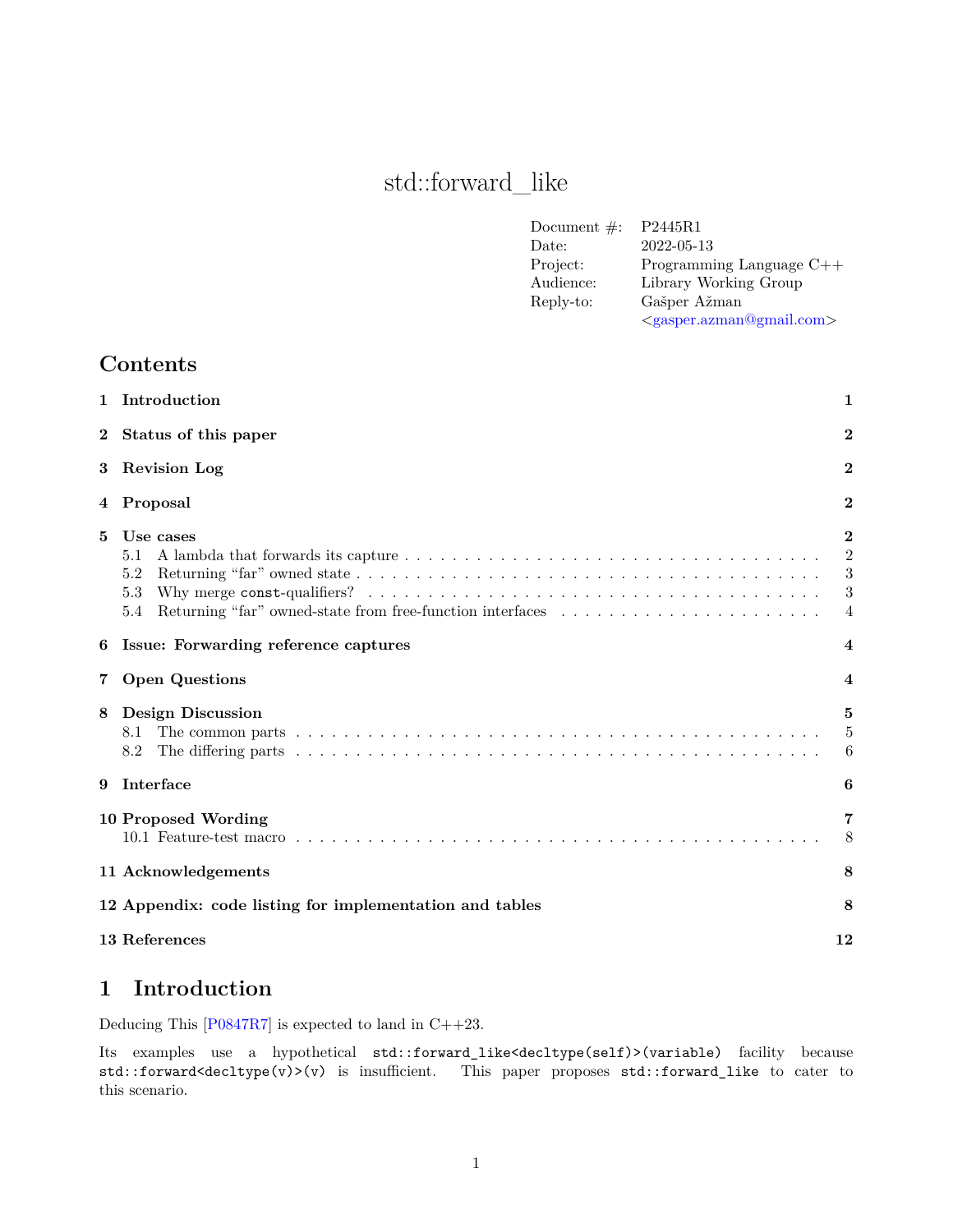### <span id="page-1-0"></span>**2 Status of this paper**

This paper has been accepted by LEWG as proposed (with the merge model). This is fmrg::forward\_like in the appendix. LWG has approved this paper for a plenary vote with the changes in this revision on 2022-05-13.

### <span id="page-1-1"></span>**3 Revision Log**

 $-$  R0 -> R1: wording changed to current wording, no semantic changes.

### <span id="page-1-2"></span>**4 Proposal**

Add the forward like function template to the utility header.

```
template <typename T>
[[nodiscard]] constexpr
auto forward_like(auto&& x) noexcept -> __forward_like_t<T, decltype(x)> {
   return static_cast<__forward_like_t<T, decltype(x)>>(x);
}
```
where \_\_forward\_like\_t<T, U> is a metafunction defined with the *merge* model table (below); or, more succinctly:

```
template <typename T, typename U>
using __override_ref_t = std::conditional_t<std::is_rvalue_reference_v<T>,
                                             std::remove_reference_t<U> &&, U &>;
template <typename T, typename U>
using _{\text{1}} copy_const_t =
    std::conditional_t<std::is_const_v<std::remove_reference_t<T>>,
                        U const, U>;
template <typename T, typename U>
using _ forward_like_t = _override_ref_t<
    T &&,
    __copy_const_t<T, std::remove_reference_t<U>>>;
```
#### <span id="page-1-3"></span>**5 Use cases**

In order to decide between the three models, let's look at use-cases.

#### <span id="page-1-4"></span>**5.1 A lambda that forwards its capture**

This was the very first use-case for *deducing this*: a callback lambda that can be used in either "retry" (lvalue) or "try or fail" (rvalue, use-once) algorithms with optimal efficiency.

With the *merge* model:

```
auto callback = [m=get\_message(), &scheduler](this auto &&self) -> bool {
 return scheduler.submit(std::forward_like<decltype(self)>(m));
};
callback(); // retry(callback)
std::move(callback)(); // try-or-fail(rvalue)
```
Or, with the **tuple** or **language** models: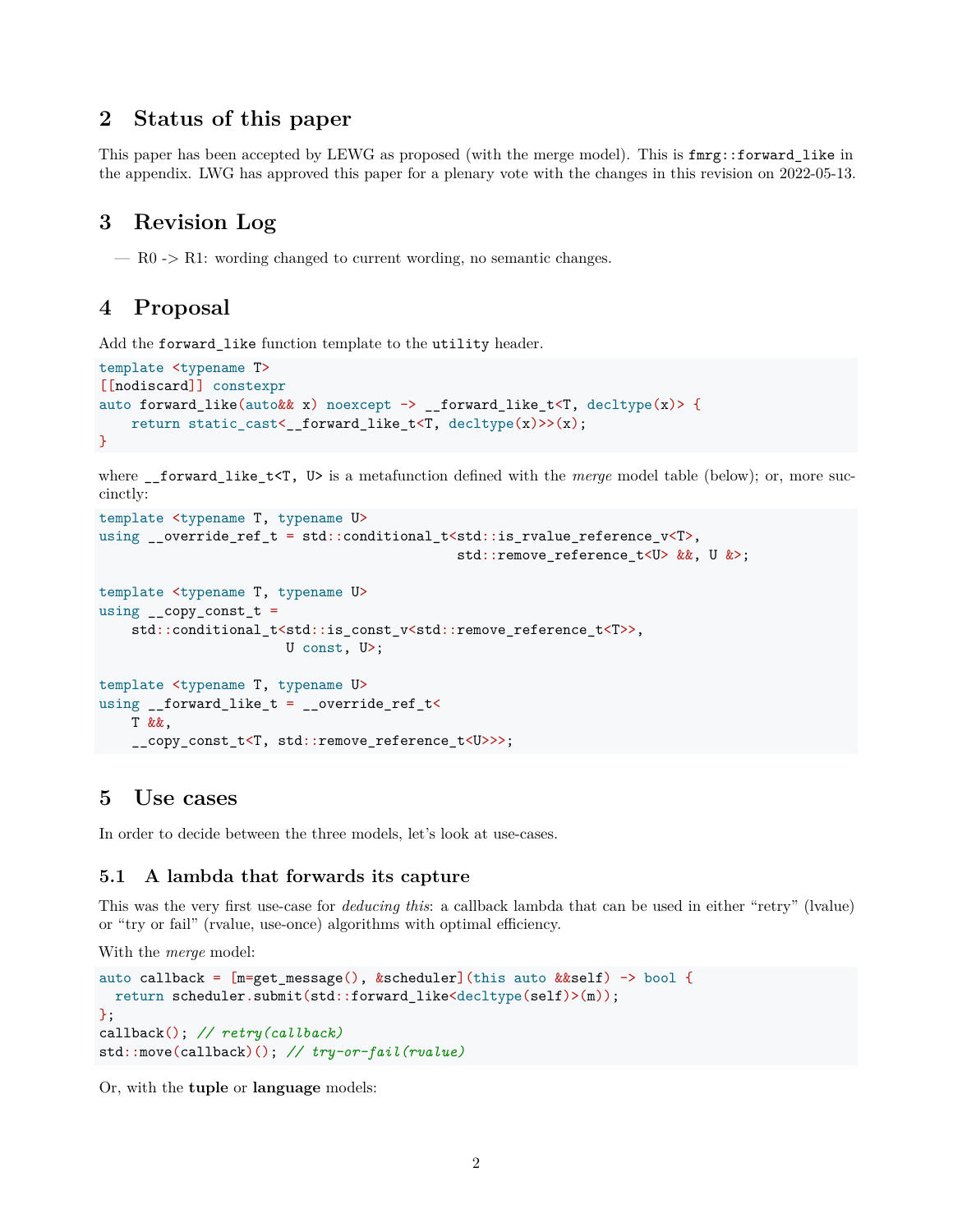```
auto callback = [m=get message(), &scheduler](this auto &&self) -> bool {
 return scheduler.submit(std::forward_like<decltype(self), decltype(m)>(m));
};
callback(); // retry(callback)
std::move(callback)(); // try-or-fail(rvalue)
```
Note that *tuple* and *language* models have *significant problems* when applied to reference captures - see the section on that below.

#### <span id="page-2-0"></span>**5.2 Returning "far" owned state**

This is a family of cases where we are forwarding a member "owned" by the Owner, but perhaps not directly contained by it.

With the **merge** model:

```
struct fwd {
  std::unique_ptr<std::string> ptr;
  std::optional<std::string> opt;
  std::deque<std::string> container;
  auto get ptr(this auto && self) -> std::string {
    if (ptr) { return std::forward_like<decltype(self)>(*ptr); }
    return "";
  }
  auto get opt(this auto&& self) -> std::string {
    if (opt) { return std::forward_like<decltype(self)>(*m); }
    return "";
  }
  auto operator<sup>[]</sup>(this auto & self, size t i) \rightarrow std::string {
    return std::forward like<decltype(self)>(container[i]);
  }
};
```
and so on.

- The **language** and **tuple** models fail here we need an alternative way to cast the far state into an rvalue (they both leave lvalue arguments as lvalues).
- In the optional case, we are lucky, and notice optional provides an rvalue accessor, which means we could spell the line as \*std::forward<decltype(self)>(self).opt.
- However, deque does not provide an rvalue subscript operator (though it *could*);
- but unique\_ptr's operator\*() *will never* provide the appropriate cast, as pointers have shallow semantics.

*merge* **is the only model that satisfies this use case**.

#### <span id="page-2-1"></span>**5.3 Why merge const-qualifiers?**

Because one never wants to take const away from const members, that would be wrong.

```
template <typename T>
struct by_ptr {
  std::shared_ptr<T> far;
  auto get(this auto&& self) {
   return std::forward_like<decltype(self)>(*self.far);
 }
```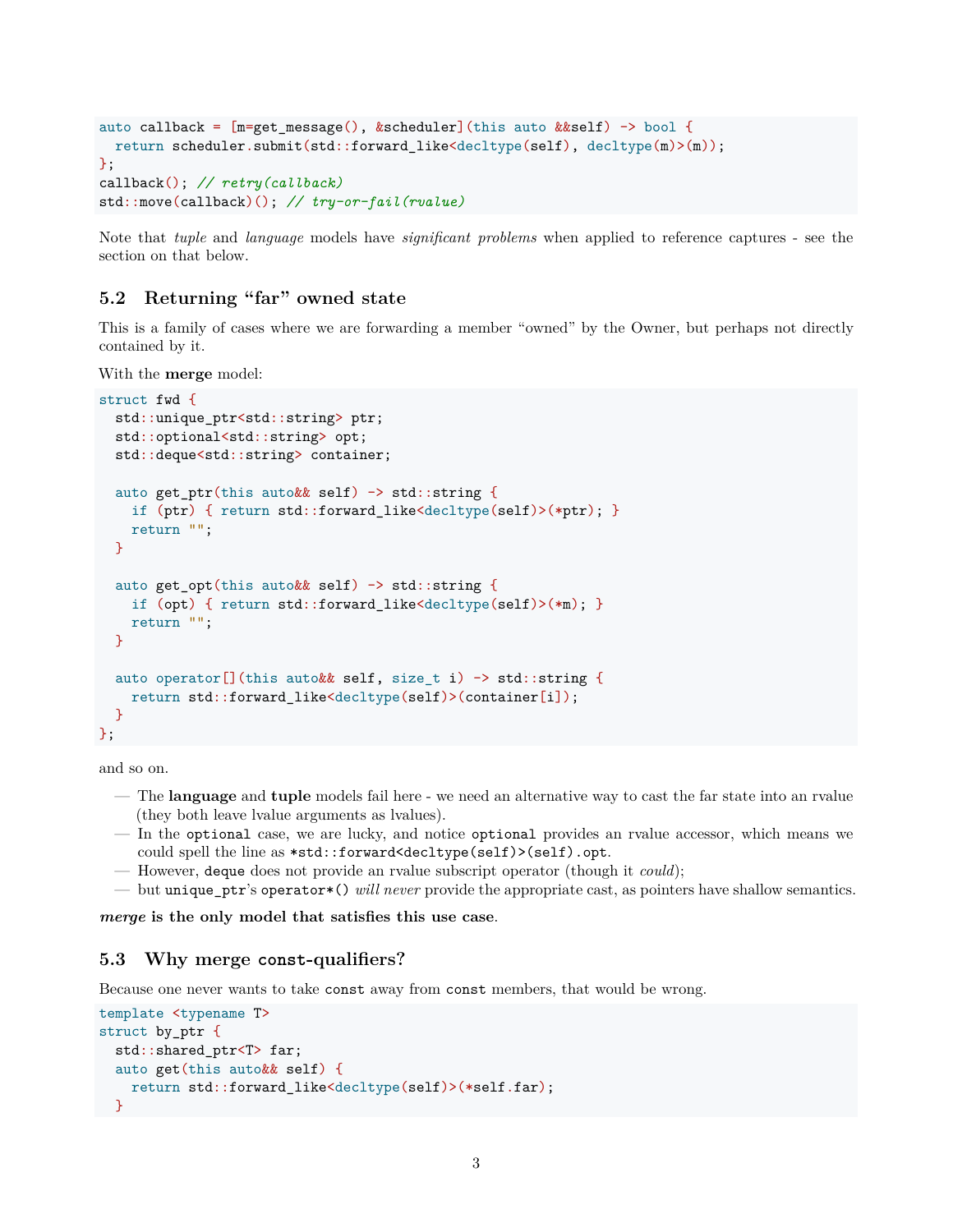```
};
// should be correct and not move
by_ptr<const std::string> x{new std::string("shakespeare")};
```
#### <span id="page-3-0"></span>**5.4 Returning "far" owned-state from free-function interfaces**

Not all uses require *deducing this*. The problem already occurs with free-function interfaces like match(f, g).

```
template <typename T, typename U>
struct either {
  int idx; // 0 for T, 1 for U
  std::array<std::byte, max(sizeof(T), sizeof(U))> buf;
  friend auto match(similar<either> auto&& self_, auto&& f, auto&& g) -> void {
    if (self .idx == 0) {
      FWD(f)(std::forward like\text{<}degree(self))\times(*(T*) self.hut.data());
    } else {
      FWD(g)(std::forward_like<decltype(self_)>(*(U*) self_.buf.data()));
    }
 }
};
```
C-style casts used for brevity.

### <span id="page-3-1"></span>**6 Issue: Forwarding reference captures**

There is a significant gotcha with the language and tuple models.

In lambdas with reference captures, find an unsolvable problem:  $\lbrack \& \rbrack$  and  $\lbrack = \rbrack$  captures do not produce a distinguishing decltype. (notice lines (a) and (c) are the same!)

```
int x;
int z;
[&x, &y=x, z](this auto&& self) { /* move-invoked */
 forward_like<decltype(self), decltype(x)>(x); /* a: int&& */
 forward_like<decltype(self), decltype(y)>(y); /* b: int\mathcal{B}(t) //
 forward_like<decltype(self), decltype(z)>(z); /* c: int&& */
 forward_like<decltype(self), decltype(y)>(x); /* d: int& (and typo!) */
}();
```
The inconsistency here is dangerous.

- With the **language** and **tuple** models, we get inconsistent behavior between (a) and (b), which is extremely surprising, especially if one considers [&]-style captures.
- We also get *consistent* behavior between lines (a) and (c), which is a surprise in this case.
- (d) also exposes the brittle nature of typos with this model; we must reference the parameter twice so we run into problems with typos. This is impossible with the *merge* model, which is orthogonalized.
- With the **merge** model, we get consistent behavior rvalue if invoked as an rvalue, lvalue if invoked as lvalue. Simple, predictable, obvious.

### <span id="page-3-2"></span>**7 Open Questions**

Is LEWG is happy with the name forward\_like?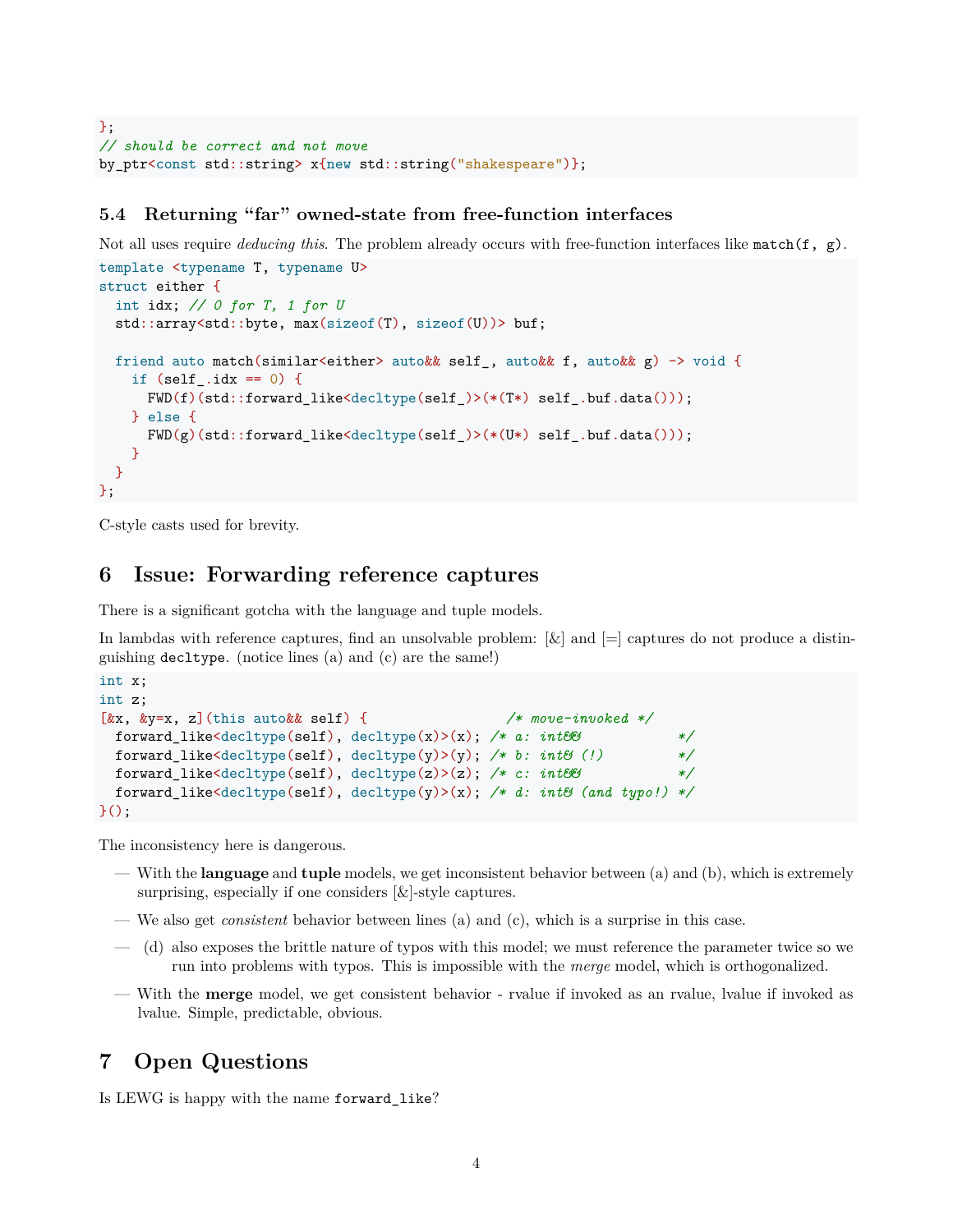Some alternative names: forward\_member, (feel free to suggest more).

#### <span id="page-4-0"></span>**8 Design Discussion**

As forward, forward\_like is a type cast that only influences the value category of an expression.

forward\_like is a facility for forwarding the value category of an object-expression m (usually a member) based on the value category of the owning object-expression o.

When  $m$  is an actual member and thus  $o.m$  a valid expression, this is usually spelled as  $forward \leq \text{dettype}(o) \geq o$ . in C++20 code.

When  $\circ$  m is not a valid expression, *i.e.* members of lambda closures, one needs forward\_like</\*see below\*/>(m).

This leads to three possible models, called **merge**, **tuple**, and **language**.

- **merge**: we merge the const qualifiers, and adopt the value category of the Owner
- **tuple**: what std::get<0>(tuple<Member> Owner) does.
- **language**: what std::forward<decltype(Owner)>(o).m does.

The main scenario that forward like caters to is adapting "far" objects. Neither the tuple nor the language scenarios do the right thing for that main use-case, so the *merge* model is proposed.

For completeness, the tables of all three approaches to reference-casting are presented.

#### <span id="page-4-1"></span>**8.1 The common parts**

All the models agree on the following table of cv-ref qualifiers of the inputs and outputs of the facility:

| $\mathbf n$      | Owner   | Member   | forward_like <o>(m)</o> |
|------------------|---------|----------|-------------------------|
| 1                |         |          | &&                      |
| $\overline{2}$   | &       |          | &                       |
| $\sqrt{3}$       | &&      |          | &&                      |
| $\overline{4}$   | const   |          | const&&                 |
| $\bf 5$          | const&  |          | const&                  |
| $\,6$            | const&& |          | const&&                 |
| 7                |         | const    | const&&                 |
| 8                | &       | const    | const&                  |
| $\boldsymbol{9}$ | &&      | const    | const&&                 |
| 10               | const   | const    | const&&                 |
| 11               | const&  | const    | const&                  |
| 12               | const&& | const    | const&&                 |
| 13               | &       | &        | &                       |
| 14               | &       | &&       | &                       |
| 15               | &       | const &  | const&                  |
| 16               | &       | const && | const&                  |
| 17               | const&  | const &  | const&                  |
| 18               | const&  | const && | const&                  |

#### **Commentary:**

- For value-type members, we follow the forwarding category of the parent.
- If the parent is an lvalue, the result is an lvalue even for references.
- const is merged for these cases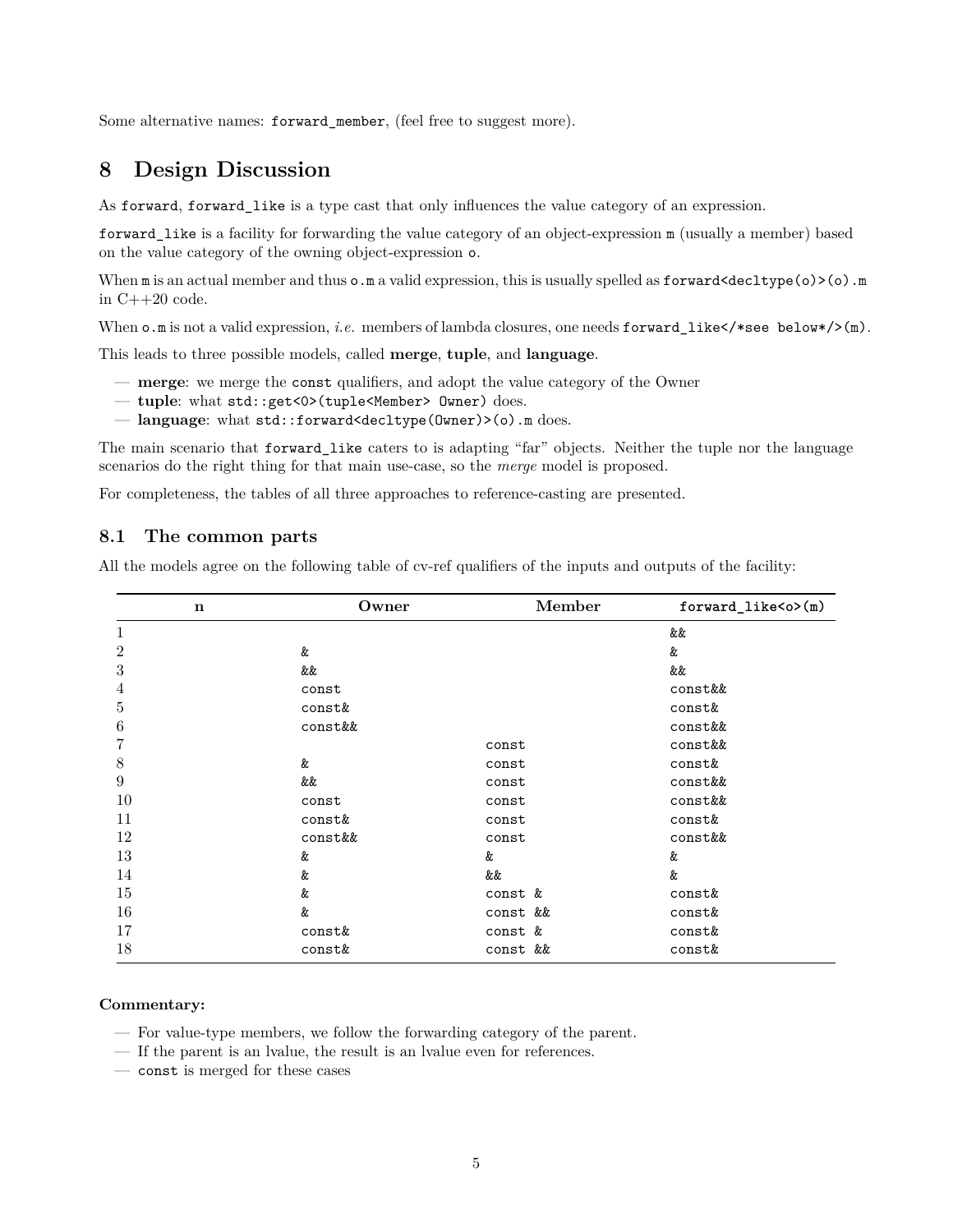#### <span id="page-5-0"></span>**8.2 The differing parts**

| $\mathbf n$ | Owner    | Member   | 'merge'  | 'tuple'     | 'language' |
|-------------|----------|----------|----------|-------------|------------|
| 19          |          | &        | &&       | &           | &          |
| 20          | &&       | &        | &&       | &           | &          |
| 21          | const    | &        | const && | &           | &          |
| 22          | const &  | &        | const &  | &           | &          |
| 23          | const && | &        | const && | &           | &          |
| 24          |          | &&       | &&       | &&          | &          |
| 25          | &&       | &&       | &&       | &&          | &          |
| 26          | const    | &&       | const && | &&          | &          |
| 27          | const &  | &&       | const &  | &           | &          |
| 28          | const && | &&       | const && | &&          | &          |
| 29          |          | const &  | const && | const &     | const &    |
| $30\,$      | &&       | const &  | const && | const &     | const &    |
| 31          | const    | const &  | const && | const &     | const &    |
| 32          | const && | const &  | const && | const &     | const &    |
| 33          |          | const && | const && | const &&    | const &    |
| 34          | &&       | const && | const && | &&<br>const | const &    |
| 35          | const    | const && | const && | const &&    | const &    |
| 36          | const && | const && | const && | const &&    | const &    |

The models differ in the following cases (for the three models of forward\_like).

#### **Commentary**:

- **language** is obviously wrong in all cases (25, 28, 34, 36) where both are rvalues those should be rvalues. In addition, it requires both Owner and Member types to be explicit template parameters.
- **tuple**: collapses the value category of Owner and Member, inherits const from member. Plausible, but has problems with use-cases, and needs both Owner and Member types to be explicit template parameters. — **merge**: merges the const from Owner and Member, uses the value category of Owner. Needs only Owner
- to be an explicit template parameter.

### <span id="page-5-1"></span>**9 Interface**

In the **merge** model, the interface is:

```
template <typename T>
[[nodiscard]] constexpr
auto forward_like(auto&& x) noexcept \rightarrow __forward_like_t<T, decltype(x)> {
 return static_cast<__forward_like_t<T, decltype(x)>>(x);
}
```
In the **tuple** and **language** models, we would need both to be explicit:

```
template <typename T, typename M>
[[nodiscard]] constexpr
auto forward_like(__similar<M> auto&& x) noexcept -> __forward_like_t<T, M, decltype(x)> {
  return static_cast<__forward_like_t<T, M, decltype(x)>>(x);
}
```
(\_\_similar<T, U> is a concept that is satisfied by the two types if they are equal up to cv-ref qualifiers.)

However, because we need two explicit template parameters, the definition is compatible with calling it just forward, so we could use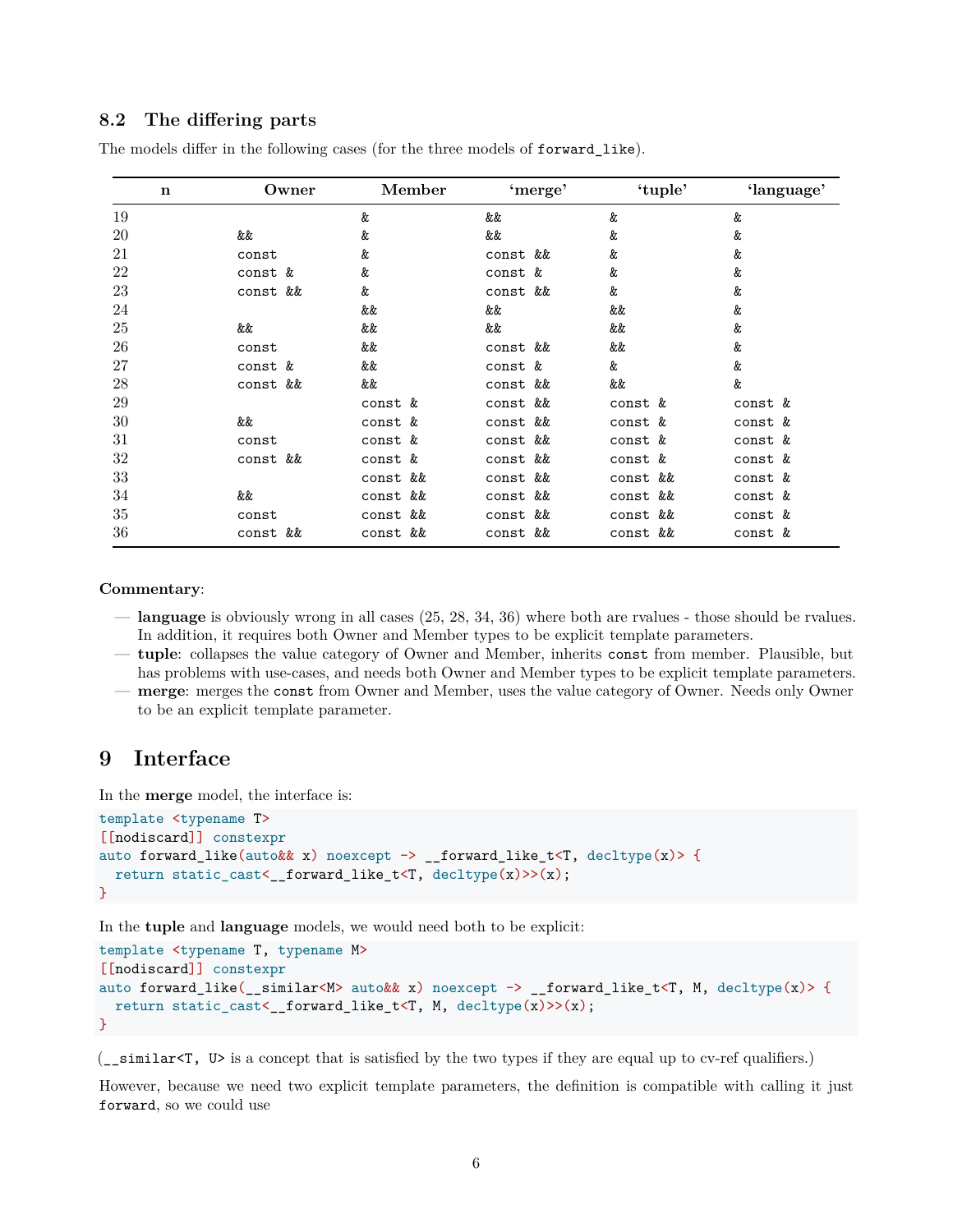```
std::forward<decltype(o), decltype(m)>(m)
```
instead of the longer forward\_like<decltype(o), decltype(m)>(m) in these cases. This orthogonalizes the interface, which eases teaching. *If forwarding members, just supply both!*

The *language* and *tuple* models have bigger problems with the use cases, however, so this is just silver lining on a very dark cloud.

### <span id="page-6-0"></span>**10 Proposed Wording**

**Notes** on wording: should we endeavor to define the U parameter as not-explicitly-specifiable by the user, as above, or do it old-style as now?

Relative to [\[N4892\]](#page-11-2).

Insert the following section in **Header <utility> synopsis** [utility.syn], under the last overload of forward:

```
template<class T, class U>
[[nodiscard]] constexpr auto forward_like(U&& x) noexcept -> see below;
```
Insert a new paragraph under [forward]/4 (which is example 1):

5

```
template<class T, class U>
[[nodiscard]] constexpr auto forward_like(U&& x) noexcept -> see below;
```
Let *COPY\_CONST*(A, B) be const B if A is a const type, otherwise B.

Let *OVERRIDE\_REF*(A, B) be remove\_reference\_t<B>&& if A is an rvalue reference type, otherwise B&.

Let V be *OVERRIDE\_REF*(T&&, *COPY\_CONST*(remove\_reference\_t<T>, remove\_reference\_t<U>)).

- <sup>6</sup> *Returns:* static\_cast<V>(x).
- <sup>7</sup> *Remarks:* The return type is V.

```
8 [Example 2:
```

```
struct accessor {
  vector<string>* container;
  decltype(auto) operator[](this auto&& self, size_t i) {
    return std::forward_like<decltype(self)>((*container)[i]);
  }
};
void g() {
 vector v{"a"s, "b"s};
  accessor a{&v};
  string& x = a[0]; // OK, binds to lvalue reference
  string&& y = std::move(a)[0]; // OK, is rvalue reference
  string const&& z = std::move(as_const(a))[1]; // OK, is const&&
  string& w = as_const(a)[1]; // error: will not bind to non-const
}
```
– *end example*]:

and renumber section.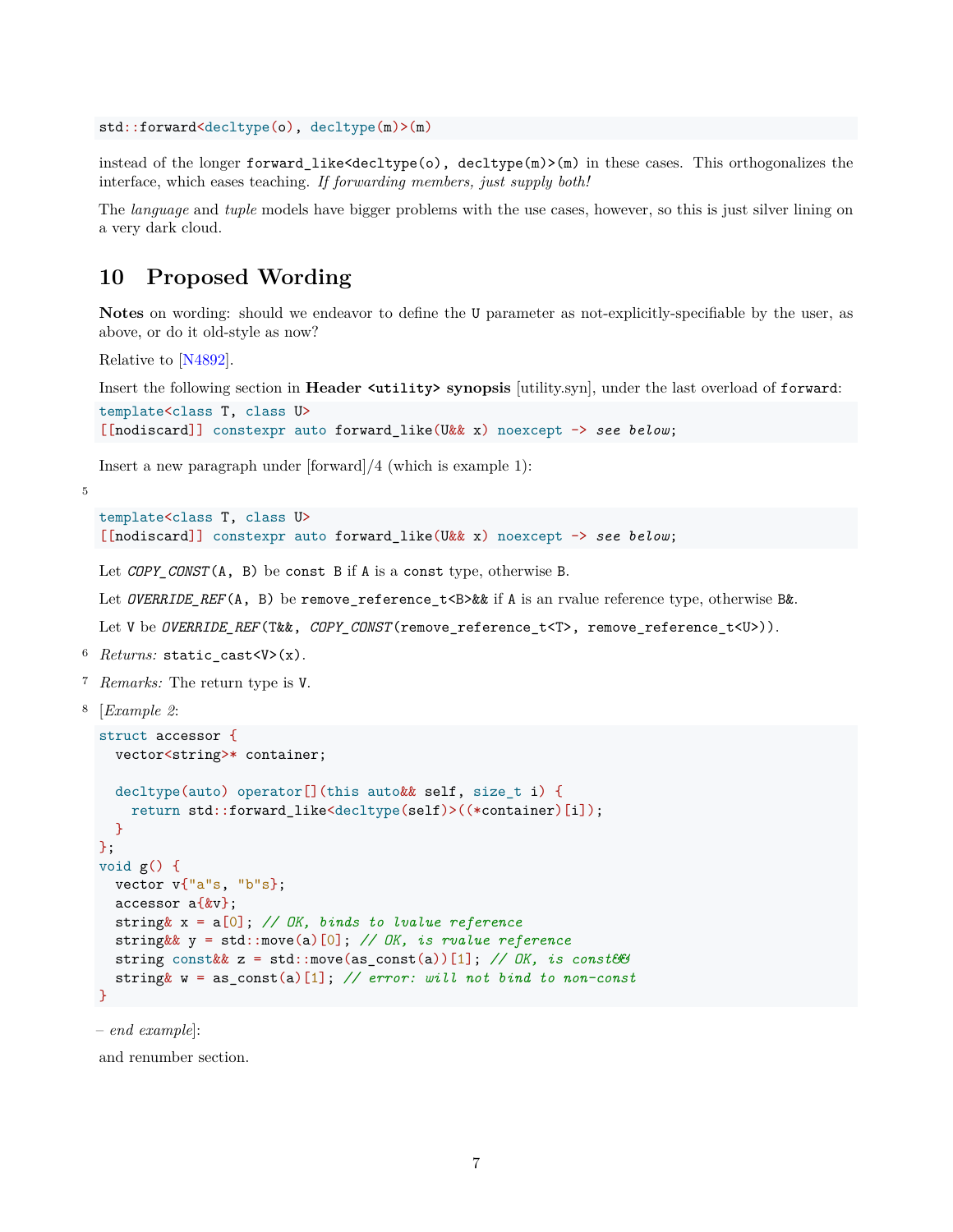#### <span id="page-7-0"></span>**10.1 Feature-test macro**

Insert the following in **Header synopsis [version.syn]**, in section 2:

```
#define cpp_lib_forward_like 20XXXXL // also in <utility>
```
#### <span id="page-7-1"></span>**11 Acknowledgements**

- *Barry Revzin*, who wrote the wording for the semantics on the LWG session.
- *Sarah* from the #include discord for pointing out std::tuple's get has a better view on how to treat reference members than the language does, thus saving the facility from being a mess that duplicates the language.
- *Yunlan Tang*, who did some of the research for an early version of this paper.
- *Barry Revzin*, *Sy Brand* and *Ben Deane*, my dear co-authors of [\[P0847R7](#page-11-1)], without whom this paper would be irrelevant.
- *Vittorio Romeo*, who tried writing this paper first a few years ago.
- *Jens Maurer*, who wrote the initial wording, and *Corentin Jabot* also writing the wording. The current is a merge between both. And *Jens Maurer* again, for fixing the wording *yet again*.
- *Tomasz Kamiński*, for pointing out typos.
- *JohelEGP* from the cpplang slack for pointing out typos.

#### <span id="page-7-2"></span>**12 Appendix: code listing for implementation and tables**

```
#include <type traits>
#include <utility>
#include <tuple>
#include <memory>
#include <string>
template <typename T, typename U>
concept _similar =
   std::is_same_v<std::remove_cvref_t<T>, std::remove_cvref_t<U>>;
template <typename T, typename U>
using _{\rm copy\_ref\_t} = std::conditional_t<
   std::is_rvalue_reference_v<T>, U &&,
   std::conditional_t<std::is_lvalue_reference_v<T>, U &, U>>;
template <typename T, typename U>
using _override_ref_t = std::conditional_t<std::is_rvalue_reference_v<T>,
                                           std::remove reference t<U> &&, U &>;
template <typename T, typename U>
using copy const t =std::conditional_t<std::is_const_v<std::remove_reference_t<T>>,
                       _copy_ref_t<U, std::remove_reference_t<U> const>, U>;
template <typename T>
constexpr bool _is_reference_v =
   std::is_lvalue_reference_v<T> || std::is_rvalue_reference_v<T>;
template <typename T, typename U>
using _copy_cvref_t = _copy_ref_t<T &&, _copy_const_t<T, U>>;
```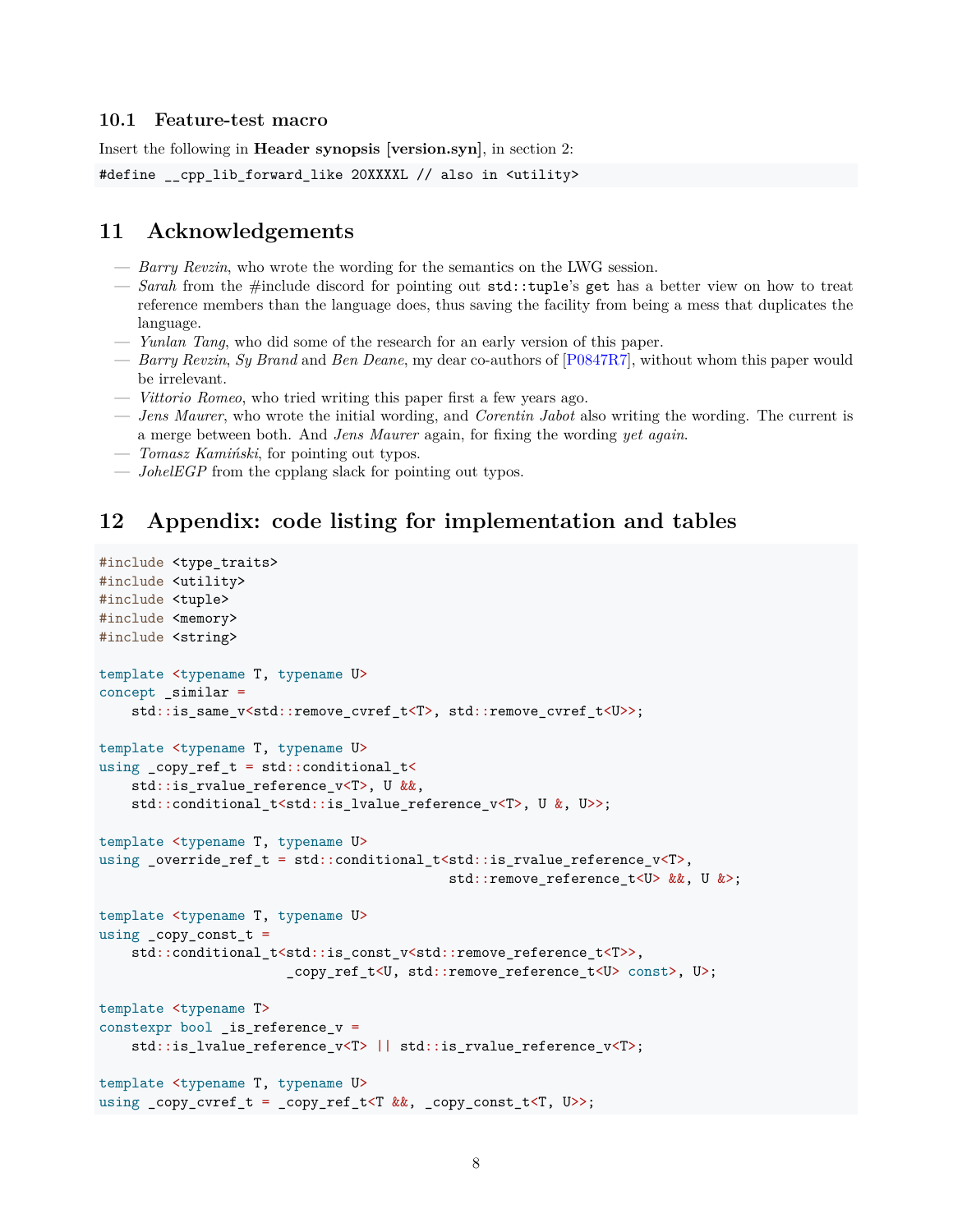```
// test utilities
#define FWD(...) std::forward<decltype((__VA_ARGS__))>(__VA_ARGS__)
template <typename Expected, typename Actual> constexpr void is same() {
 static_assert(std::is_same_v<Expected, Actual>);
}
namespace ftpl {
using std::forward;
template <typename T, typename U>
using _fwd_like_tuple_t =
    std::conditional_t<_is_reference_v<U>, _copy_ref_t<T, U>,
                       _copy_cvref_t<T, U>>;
// implementation
template <typename T, typename M, _similar<M> U>
auto forward_like_tuple(U &&x) noexcept -> decltype(auto) {
 return static_cast<_fwd_like_tuple_t<T, M>>(x);
}
template <typename T, typename M, _similar<M> U>
auto forward(U \&x) noexcept -> decltype(auto) {
 return forward_like_tuple<T, M>(static_cast<U &&>(x));
}
} // namespace ftpl
namespace flang {
using std::forward;
template <typename T, typename U>
using fwdlike_lang_t =
    std::conditional t< is reference v<U>, U &,
                       _copy_ref_t<T, _copy_const_t<T, U>> &&>;
template <typename T, typename M, _similar<M> U>
auto forward(U &&x) noexcept -> decltype(auto) {
 return static_cast<_fwd_like_lang_t<T, _copy_const_t<U, M>>>(x);
}
} // namespace flang
namespace fmrg {
template <typename T, typename U>
using _{\text{copy} \text{-} \text{const}\_t =std::conditional_t<std::is_const_v<std::remove_reference_t<T>>, U const, U>;
template <typename T, typename U>
using fwdlike_merge_t =
    _override_ref_t<T &&, _copy_const_t<T, std::remove_reference_t<U>>>;
template <typename T, typename U>
auto forward_like(U &&x) noexcept -> decltype(auto) {
 return static_cast<_fwd_like_merge_t<T, U>>(x);
}
```

```
9
```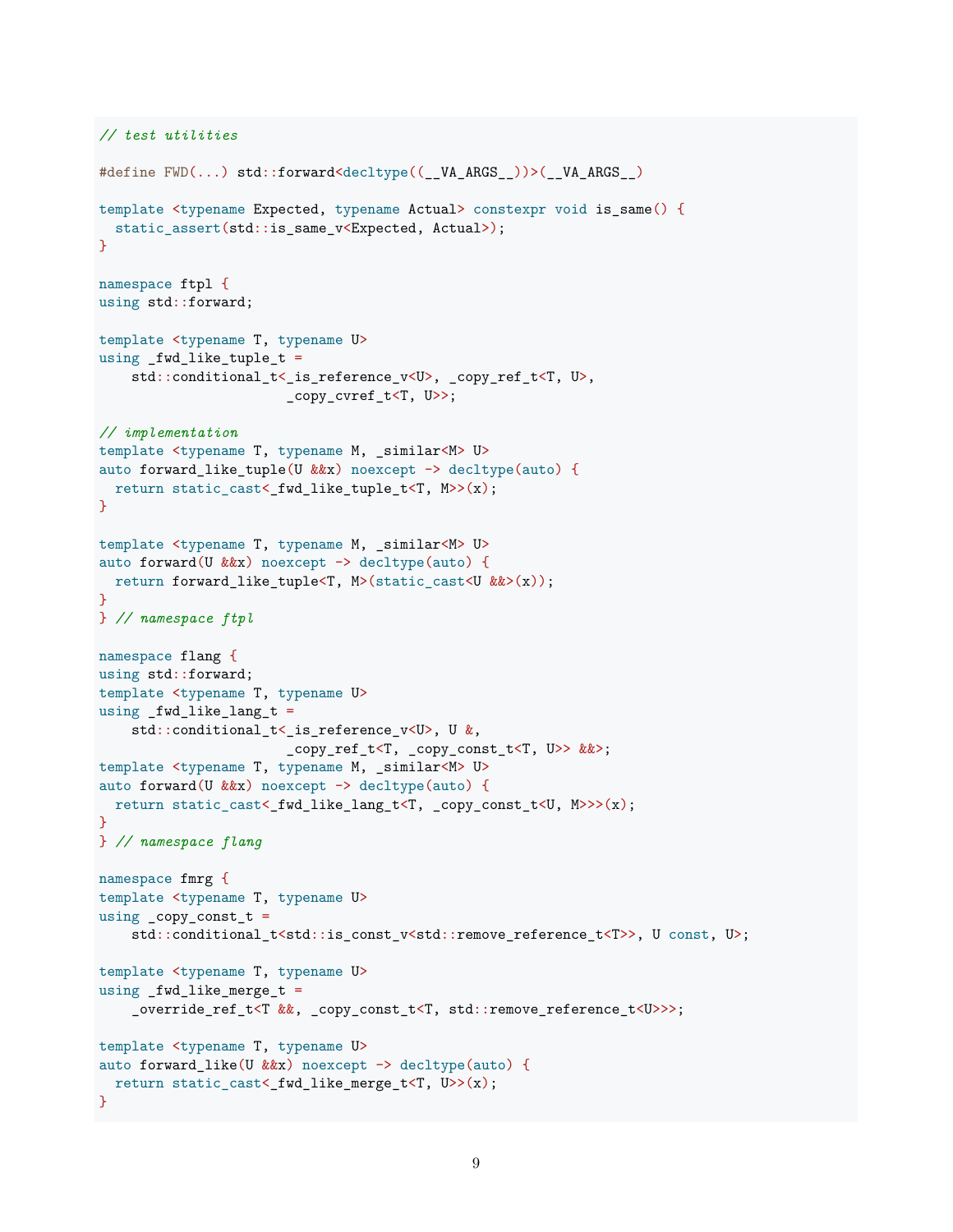```
} // namespace fmrg
struct probe {};
template <typename M> struct S {
 M m;
 using value_type = M;
};
template <typename T, typename Merge, typename Tuple, typename Lang>
void test() {
 using value_type = typename std::remove_cvref_t<T>::value_type;
 using mrg = decltype(fmrg::forward_like<T>(std::declval<value_type>()));
 using tpl model = decltype(std::get < 0)(
     std::declval<_copy_cvref_t<T, std::tuple<value_type>>>()));
 using tpl =decltype(ftpl::forward<T, value_type>(std::declval<value_type>()));
 using lng_model = decltype((std::forward<T>(std::declval<T>()).m));
 using ln g =decltype(flang::forward<T, value_type>(std::declval<value_type>()));
 is_same<Merge, mrg>();
 is_same<Tuple, tpl>();
 is_same<Lang, lng>();
 // sanity checks
 is same<Tuple, tpl model>();
 is_same<Lang, lng_model>();
\mathbf{I}void test() {
 using p = probe;// clang-format off
 // TEST TYPE ,'merge' ,'tuple' ,'language'
 test<S<p > , p && , p && , p && >();
  test<S<p > \times , p & , p & , p & >();
  test<S<p > && , p && , p && , p && >();
 test<S<p > const , p const &&, p const &&, p const &&>();
 test<S<p > const & , p const & , p const & , p const & >();
 test<S<p > const &&, p const &&, p const &&, p const &&>();
 test<S<p const > , p const &&, p const &&, p const &&>();
 test<S<p const > & , p const & , p const & , p const & >();
 test<S<p const > && , p const &&, p const &&, p const &&>();
 test<S<p const > const , p const &&, p const &&, p const &&>();
 test<S<p const > const & , p const & , p const & >();
 test<S<p const > const &&, p const &&, p const &&, p const &&>();
 test<S<p & > & , p & , p & , p & >();
 test<br><S<p\&\qquad\,>\, \&\qquad\qquad\, ,\ p\,\, \&\qquad\qquad\, ,\ p\,\, \&\qquad\qquad\, ,\ p\,\, \&\qquad\qquad\, >()\,\,;test<S<p const k > k, p const k, p const k, p const k > (;
 test<br><S<p const &&> & , p const & , p const & , p const & >();
 test<S<p const k > const k, p const k, p const k > ();
 test<S<p const \&\& const \& , p const \& , p const \& , p const \& >();
```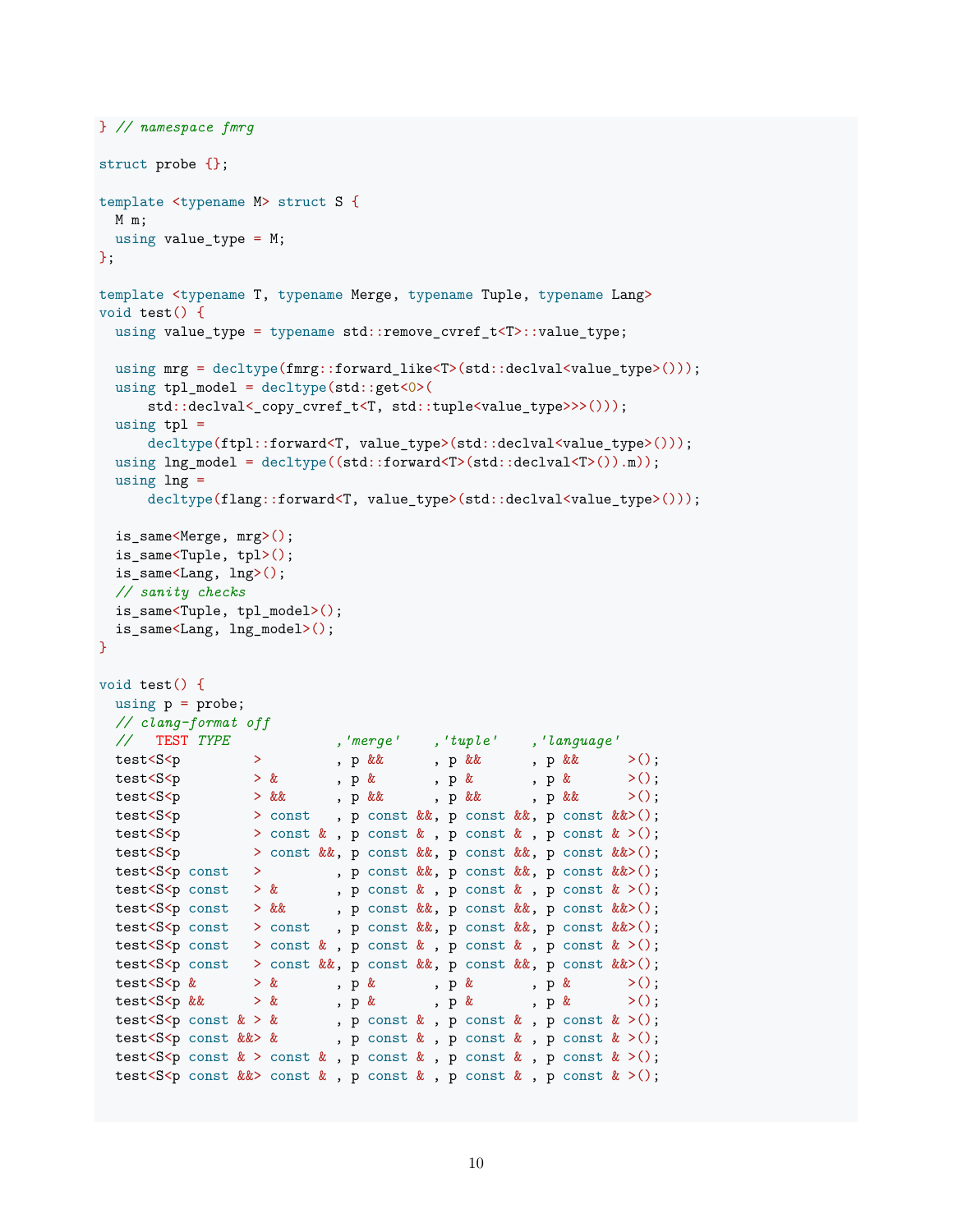```
test<S<p & > , p & , p & , p & >();
 test<br><S<p & > && , p & , p & , p & >();
 test<br><S<p & > const , p const &&, p & , p & >();
 test<S<p & > const & , p const & , p & , p & >();
 test <S <p & > const &&, p const &&, p & , p & >();
 test<S<p && > , p && , p && , p & >();
 test<S<p && > && , p && , p && , p & >();
 test<S<p && > const , p const &&, p & , p & >();
 test<S<p && > const & , p const & , p & , p & >();
 test <S < p & \& > const & x, p const & x, p & \& >();
 test<S<p const \>, p const \&, p const \&, p const \& >();
 test<S<p const k > kk, p const kk, p const k, p const k > (;
 test<S<p const \> const , p const \&, p const \&, p const \&>();
 test<S<p const k > const k, p const k, p const k, p const k > ();
 test<S<p const &&>
, p const &&, p const &&, p const & >();
 test<S<p const &&> && , p const &&, p const &&, p const & >();
 test<S<p const &&> const , p const &&, p const &&, p const & >();
 test<S<p const \&\& const \&\&, p const \&\&, p const \&, p const \& >();
 // clang-format on
}
void test_lambdas() {
 probe x;
 probe z;
 auto 1 = [x, \ ky = x, z] (auto \&self) mutable {
   // correct, this is what we *meant*, consistently
   // If we didn't mean to forward the capture, we wouldn't have used
   // forward_like.
   is_same<_override_ref_t<decltype(self), probe>,
           decltype(fmrg::forward_like<decltype(self)>(y))>();
   is_same<_override_ref_t<decltype(self), probe>,
          decltype(fmrg::forward_like<decltype(self)>(x))>();
   is same< override ref t<decltype(self), probe>,
          decltype(fmrg::forward_like<decltype(self)>(z))>();
   // x and y behave differently with the tuple model (problem)
   is_same<probe &, decltype(ftpl::forward<decltype(self), decltype(y)>(y))>();
   is_same<_override_ref_t<decltype(self), probe>,
          decltype(ftpl::forward<decltype(self), decltype(x)>(x))>();
   is_same<_override_ref_t<decltype(self), probe>,
          decltype(ftpl::forward<decltype(self), decltype(z)>(z))>();
   // x and y behave differently with the language model (problem)
   is same<br/>probe k,
           \text{dedtype}(\text{flang::forward\textless} \text{dedctype}(\text{self}), \text{dedctype}(\text{y})\text{>(y)}).is_same<_override_ref_t<decltype(self), probe>,
          decltype(flang::forward<decltype(self), decltype(x)>(x))>();
   is_same<_override_ref_t<decltype(self), probe>,
          decltype(flang::forward<decltype(self), decltype(z)>(z))>();
 };
 l(l); // lvalue-call emulation
 l(std::move(l)); // sortish like a this-auto-self with a && call operator
}
```